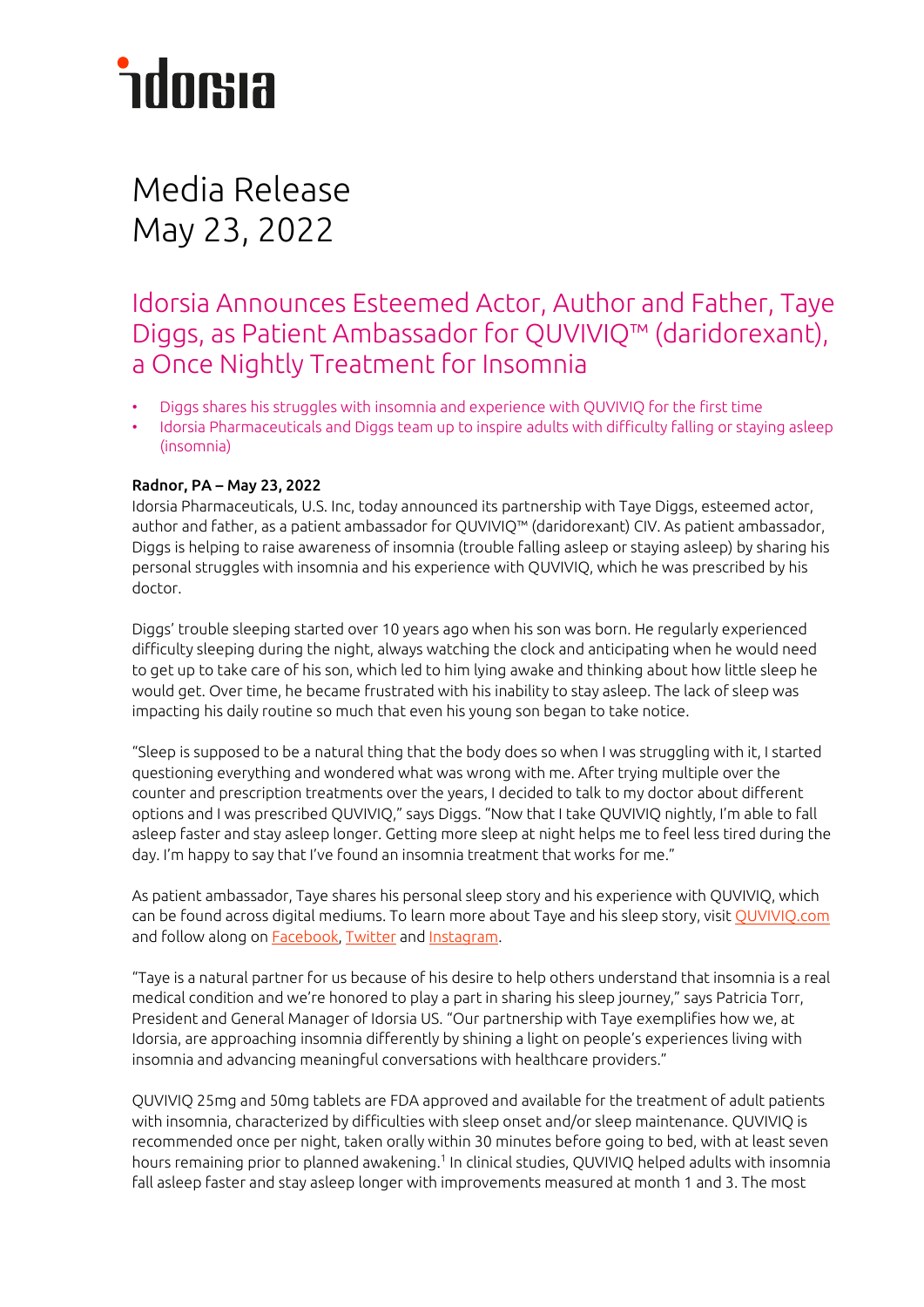# *<u>ndorsia</u>*

common side effects were headaches and sleepiness. Because QUVIVIQ may cause sleepiness during the day, patients should avoid driving or other activities that require clear thinking until they feel fully awake.

QUVIVIQ™ (daridorexant) CIV is Idorsia's first approved and commercially available medicine in the U.S. and exemplifies the company's deep scientific roots and commitment to discovering, developing and bringing new medicines to patients to fulfill unmet needs.

Insomnia is the most common sleep disorder, affecting more than approximately 25 million adults in the US.2,3 Sleep is underrecognized as the third pillar of health, next to diet and exercise, particularly regarding the significant direct consequences it has on our daily lives. The effects of sleep, particularly lack of sleep in adults with insomnia, are felt by people during the day.

Adults struggling with sleep should speak with their doctor to see if QUVIVIQ is the right treatment option for them. For more information, see the [Full Prescribing Information](https://www.idorsia.us/documents/us/label/Quviviq_PI.pdf) (PI an[d Medication Guide\)](https://www.idorsia.us/documents/us/label/Quviviq_MG.pdf).

# About QUVIVIQ

QUVIVIQ is a prescription medicine for adults who have trouble falling asleep or staying asleep (insomnia).

# Important Safety Information

Do not take QUVIVIQ if you fall asleep often at unexpected times (narcolepsy).

# QUVIVIQ may cause serious side effects, including:

- Decreased awareness and alertness. The morning after you take QUVIVIQ, your ability to drive safely and think clearly may be decreased. You may also have sleepiness during the day.
	- o Do not take more QUVIVIQ than prescribed.
	- o Do not take QUVIVIQ unless you are able to stay in bed for at least 7 hours before you must be active again.
	- Take QUVIVIQ at night within 30 minutes before going to bed.

QUVIVIQ is a federally controlled substance because it can be abused or lead to dependence. Before taking QUVIVIQ, tell your healthcare provider about all of your medical conditions, including if you:

- have a history of depression, mental illness, or suicidal thoughts or actions; drug or alcohol abuse or addiction; a sudden onset of muscle weakness (cataplexy); daytime sleepiness
- have lung or breathing problems, including sleep apnea
- have liver problems
- are pregnant or plan to become pregnant
- are breastfeeding or plan to breastfeed

Tell your healthcare provider about all of the medicines you take, including prescription and overthe-counter medicines, vitamins, and herbal supplements.

- Taking QUVIVIQ with certain medicines can cause serious side effects. QUVIVIQ may affect the way other medicines work and other medicines may affect the way QUVIVIQ works.
- Do not take QUVIVIQ with other medicines that can make you sleepy unless instructed by your healthcare provider.

# What should I avoid while taking QUVIVIQ?

- Do not drink alcohol while taking QUVIVIQ. It can increase the effects of alcohol, which can be dangerous.
- Do not drive, operate heavy machinery, do anything dangerous, or do other activities that require clear thinking if you do not feel fully awake, or you have taken QUVIVIQ and have less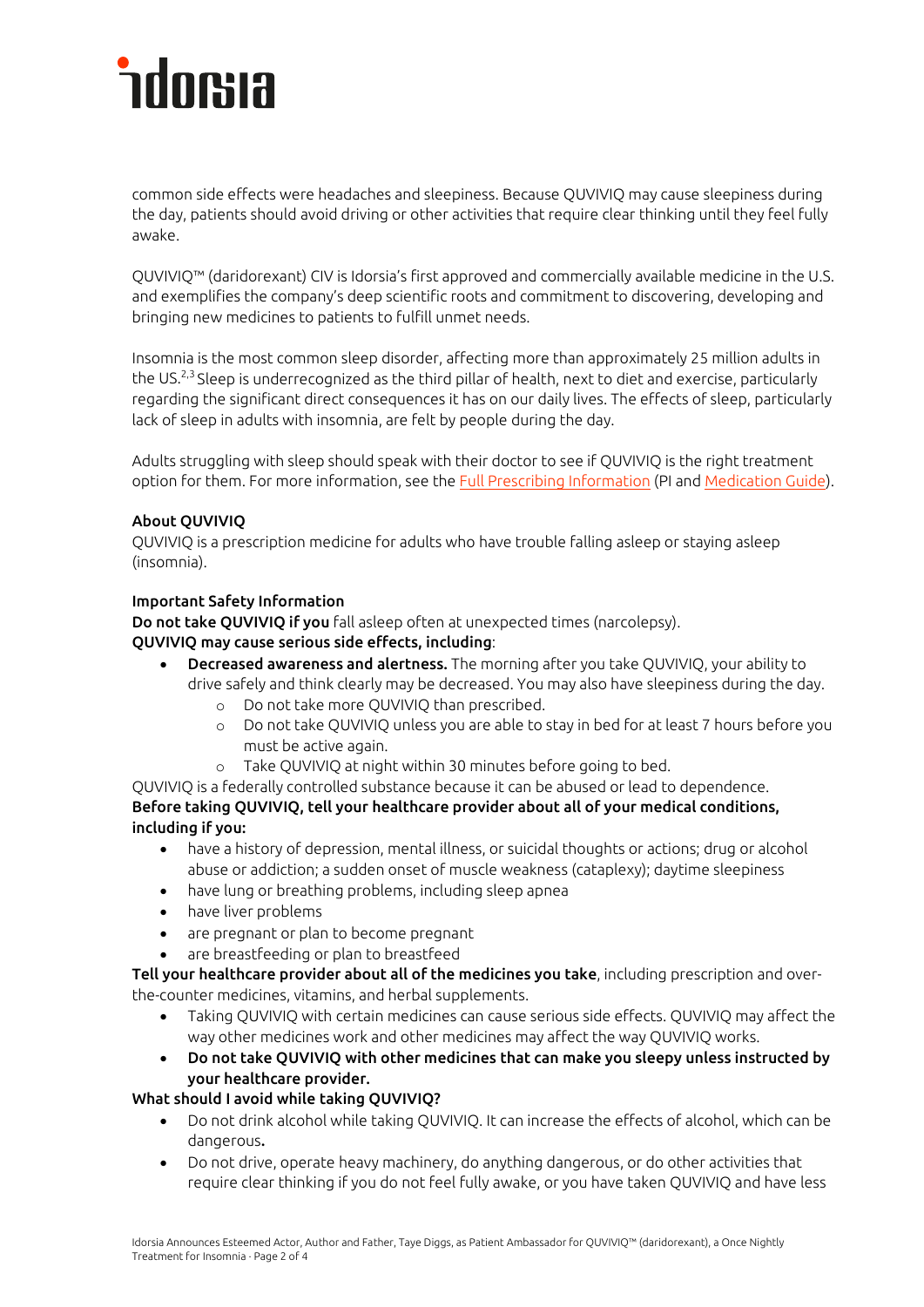

than a full night of sleep (at least 7 hours), or if you have taken more QUVIVIQ than prescribed.

QUVIVIQ may cause other serious side effects, including:

- Worsening depression and suicidal thoughts. Call your healthcare provider right away if you have any worsening depression or thoughts of suicide or dying.
- Temporary inability to move or talk (sleep paralysis) for up to several minutes, or hallucinations while you are going to sleep or waking up.
- Complex sleep behaviors such as sleep-walking, sleep-driving, preparing and eating food, making phone calls, having sex or doing other activities while not fully awake that you may not remember the next morning. Stop taking QUVIVIQ and call your healthcare provider right away if you experience a complex sleep behavior.

The most common side effects of QUVIVIQ are headache and sleepiness.

These are not all of the possible side effects of QUVIVIQ. Call your doctor for medical advice about side effects.

You are encouraged to report negative side effects of prescription drugs to the FDA. Visit [www.fda.gov/medwatch](http://www.fda.gov/medwatch%20or%20call%201-800-FDA-1088) or call 1-800-FDA-1088.

### Notes to the editor

### About Taye Diggs' Sleep Story

Taye Diggs struggles with sleep began more than 10 years over when his son was born. He was anxious, always watching the clock, anticipating when he would need to get up to take care of his son and thinking about how little sleep he would be getting. Over time, he became frustrated with his inability to stay sleep. After realizing the impact that lack of sleep was having on his life and trying several different over the counter solutions and prescription options that failed for him, he decided to raise his concerns to his doctor. Taye's doctor prescribed him with QUVIVIQ and after taking QUVIVIQ nightly, he started to notice a difference in his sleep. As QUVIVIQ patient ambassador, Taye hopes to help educate people about insomnia, specifically that it is a real medical condition that deserves to be treated as such, as well as inspire others experiencing trouble sleeping to speak with their doctors about a treatment option that may work for them.

#### About Insomnia

Insomnia is defined as a combination of difficulty obtaining sufficient sleep and dissatisfaction with sleep combined with a significant negative impact on daytime functioning. Insomnia disorder is defined as difficulty initiating and/or maintaining sleep on at least three nights per week for at least three months, despite adequate opportunity to sleep.

Insomnia is a condition of overactive brain activity during sleep, and studies have shown that areas of the brain associated with wakefulness remain more active during sleep in patients with insomnia.

Significant insomnia is a common problem with a prevalence of approximately 10%.<sup>2</sup> On this basis, and assuming a US adult population of around 250 million, there are approximately 25 million adults in the US living with insomnia.<sup>3</sup>

Insomnia as a chronic disorder is different from a brief period of poor sleep, and it can take its toll on both physical and mental health. It can be a persistent condition with a negative impact on daytime functioning. Idorsia's research has shown that poorquality sleep can affect many aspects of daily life, including the ability to concentrate, mood, and energy levels.

The goals of managing insomnia are to improve sleep quality and quantity, as well as daytime functioning. Current recommended treatment of insomnia includes sleep hygiene recommendations, cognitive behavioral therapy, and pharmacotherapy.

#### References

- 1. QUVIVIQ™ (daridorexant) [prescribing information]. Radnor, PA: Idorsia Pharmaceuticals US Inc; 2022.
- 2. Bhaskar S, Hemavathy D, Prasad S. Prevalence of chronic insomnia in adult patients and its correlation with medical comorbidities. J Family Med Prim Care. 2016;5(4):780-784. doi:10.4103/2249-4863.201153.
- 3. Ogunwole S, Rabe M, Roberts A, et al. United States Census Bureau. Population under age 18 declined last decade. https://www.census.gov/library/stories/2021/08/united-states-adult-population-grew-faster-than-nations-totalpopulation-from-2010-to-2020.html. Accessed May 12, 2022.